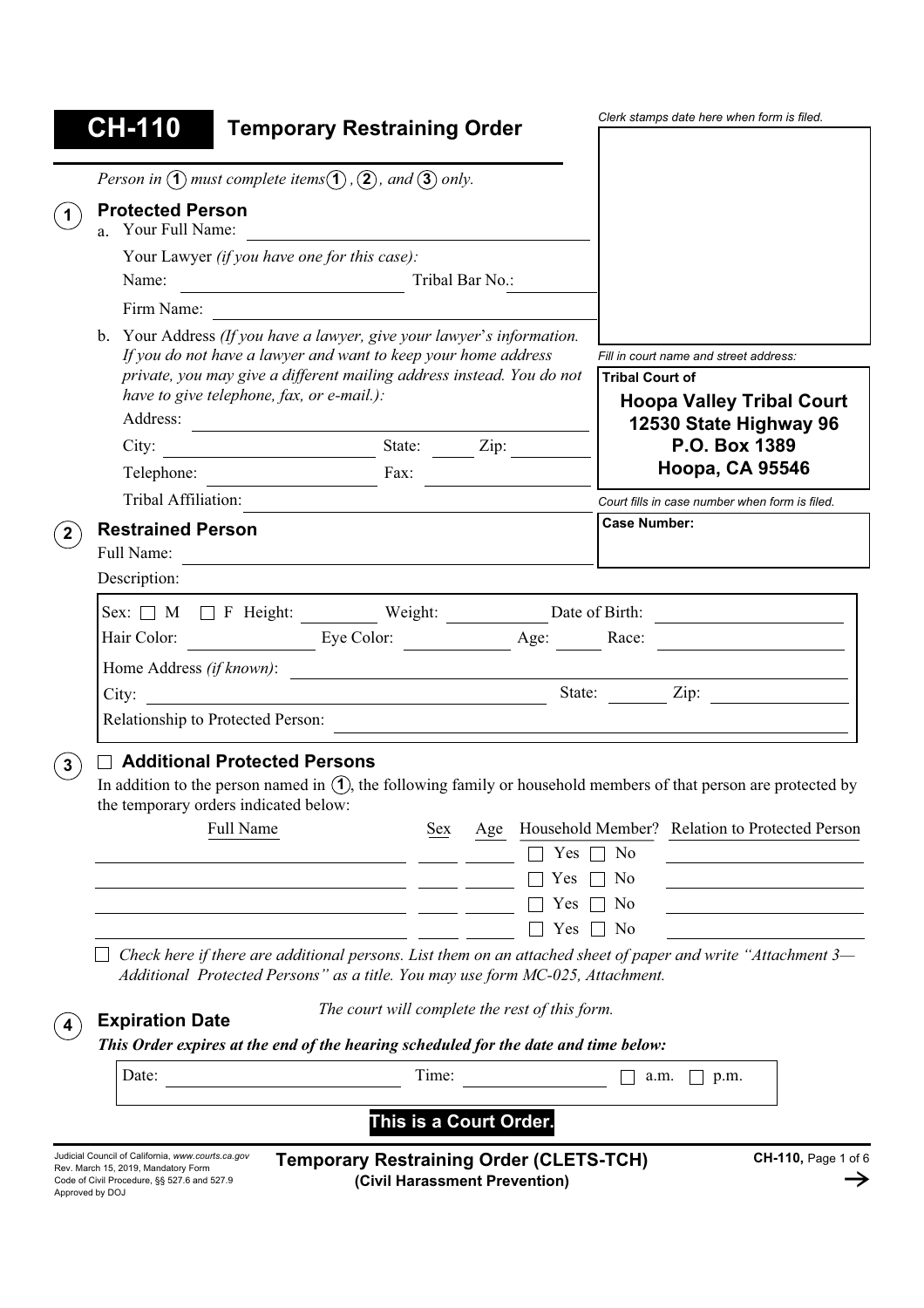**Case Number:**

|                     |                                                                                                                                 | To the Person in $\mathbf 2$ :                                                                                                                                                                                                                                                             |  |  |  |  |
|---------------------|---------------------------------------------------------------------------------------------------------------------------------|--------------------------------------------------------------------------------------------------------------------------------------------------------------------------------------------------------------------------------------------------------------------------------------------|--|--|--|--|
|                     |                                                                                                                                 | The court has granted the temporary orders checked as granted below. If you do not obey these orders, you can be<br>arrested and charged with a crime. You may be sent to jail for up to one year, pay a fine of up to \$1,000, or both.                                                   |  |  |  |  |
| $5^{\circ}$         |                                                                                                                                 | <b>Personal Conduct Orders</b>                                                                                                                                                                                                                                                             |  |  |  |  |
|                     |                                                                                                                                 | <b>Not Requested</b><br><b>Denied Until the Hearing</b><br><b>Granted as Follows:</b><br>$\Box$                                                                                                                                                                                            |  |  |  |  |
|                     | You must not do the following things to the person named in $(1)$<br>a.<br>and to the other protected persons listed in $(3)$ : |                                                                                                                                                                                                                                                                                            |  |  |  |  |
|                     |                                                                                                                                 | Harass, intimidate, molest, attack, strike, stalk, threaten, assault (sexually or otherwise), hit, abuse,<br>(1)<br>destroy personal property of, or disturb the peace of the person.                                                                                                      |  |  |  |  |
|                     |                                                                                                                                 | Contact the person, either directly or indirectly, in any way, including, but not limited to, in person, by<br>(2)<br>telephone, in writing, by public or private mail, by interoffice mail, by e-mail, by text message, by fax,<br>or by other electronic means.                          |  |  |  |  |
|                     |                                                                                                                                 | $(3)$ $\Box$<br>Take any action to obtain the person's address or location. If this item (3) is not checked, the court has<br>found good cause not to make this order.                                                                                                                     |  |  |  |  |
|                     |                                                                                                                                 | Other (specify):<br>$(4)$ $\Box$<br>Other personal conduct orders are attached at the end of this Order on Attachment 5a(4).                                                                                                                                                               |  |  |  |  |
|                     |                                                                                                                                 | b. Peaceful written contact through a lawyer or a process server or other person for service of legal papers related<br>to a court case is allowed and does not violate this order. However, you may have your papers served by mail<br>on the person in $(1)$ .<br><b>Stay-Away Order</b> |  |  |  |  |
| 6 <sup>1</sup>      |                                                                                                                                 | <b>Not Requested</b><br><b>Denied Until the Hearing</b><br><b>Granted as Follows:</b>                                                                                                                                                                                                      |  |  |  |  |
|                     | a.                                                                                                                              | You must stay at least<br>yards away from (check all that apply):                                                                                                                                                                                                                          |  |  |  |  |
|                     |                                                                                                                                 | The person in $(1)$<br>The place of child care of the children of<br>(1)<br>(7)<br>the person in $(1)$<br>Each person in $(3)$<br>(2)                                                                                                                                                      |  |  |  |  |
|                     |                                                                                                                                 | The home of the person in $(1)$<br>(3)<br>The vehicle of the person in $(1)$<br>(8)                                                                                                                                                                                                        |  |  |  |  |
|                     |                                                                                                                                 | The job or workplace of the person<br>(4)<br>(9)<br>Other (specify):<br>in $(1)$                                                                                                                                                                                                           |  |  |  |  |
|                     |                                                                                                                                 | The school of the person in $(1)$<br>(5)                                                                                                                                                                                                                                                   |  |  |  |  |
|                     |                                                                                                                                 | The school of the children of the<br>(6)<br>person in $(1)$                                                                                                                                                                                                                                |  |  |  |  |
|                     |                                                                                                                                 | b. This stay-away order does not prevent you from going to or from your home or place of employment.                                                                                                                                                                                       |  |  |  |  |
|                     |                                                                                                                                 | No Guns or Other Firearms and Ammunition                                                                                                                                                                                                                                                   |  |  |  |  |
|                     |                                                                                                                                 | a. You cannot own, possess, have, buy or try to buy, receive or try to receive, or in any other way get guns, other<br>firearms, or ammunition.<br>b. You must:                                                                                                                            |  |  |  |  |
|                     |                                                                                                                                 | (1) Sell to or store with a licensed gun dealer, or turn in to a law enforcement agency, any guns or other<br>firearms in your immediate possession or control. This must be done within 24 hours of being served with                                                                     |  |  |  |  |
|                     |                                                                                                                                 | this Order.<br>This is a Court Order.                                                                                                                                                                                                                                                      |  |  |  |  |
| Rev. March 15, 2019 |                                                                                                                                 | CH-110, Page 2 of 6<br><b>Temporary Restraining Order (CLETS-TCH)</b>                                                                                                                                                                                                                      |  |  |  |  |

Rev. March 15, 2019 **Temporary Restraining Order (CLETS-TCH) (Civil Harassment Prevention)**

→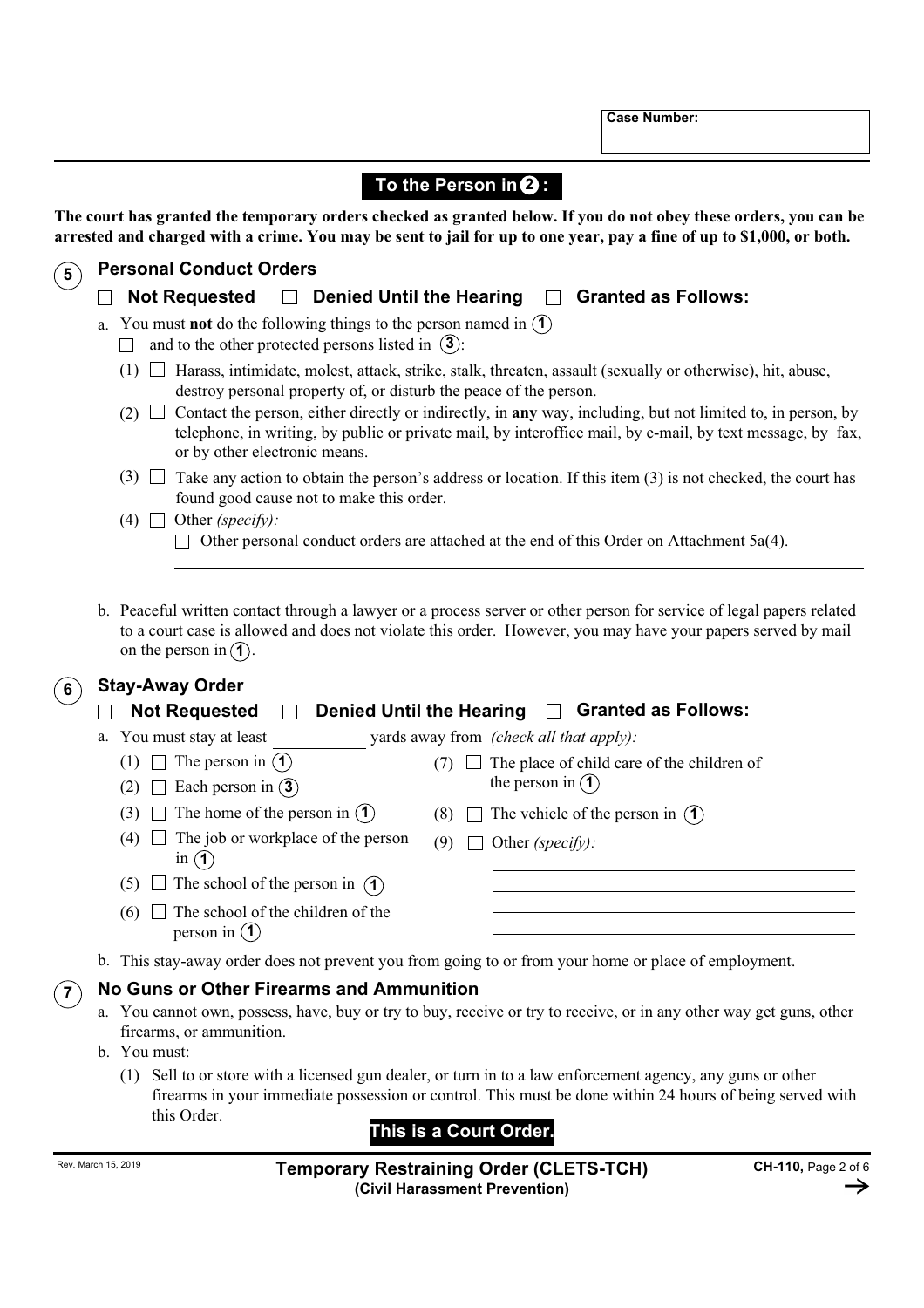| The court has received information that you own or possess a firearm.<br>$c. \perp \perp$<br><b>Possession and Protection of Animals</b><br>8<br><b>Not Requested</b><br>Denied Until the Hearing $\Box$ Granted as Follows (specify):<br>$\perp$<br>The person in $\hat{\mathcal{A}}$ is given the sole possession, care, and control of the animals listed below, which are<br>a.<br>owned, possessed, leased, kept, or held by him or her, or reside in his or her household.<br>(Identify animals by, e.g., type, breed, name, color, sex.)<br>The person in $(2)$ must stay at least<br>yards away from, and not take, sell, transfer, encumber, conceal,<br>$\mathfrak{b}$ . $\Box$<br>molest, attack, strike, threaten, harm, or otherwise dispose of, the animals listed above.<br><b>Other Orders</b><br><b>Not Requested</b><br><b>Denied Until the Hearing</b><br><b>Granted as Follows</b> (specify):<br>$\Box$<br>Additional orders are attached at the end of this Order on Attachment 9.<br>To the Person in $\mathbf 0$ :<br><b>Mandatory Entry of Order Into CARPOS Through CLETS</b><br>$\mathbf{\hat{10}}$<br>This Order must be entered into the California Restraining and Protective Order System (CARPOS) through the<br>California Law Enforcement Telecommunications System (CLETS). (Check one):<br>The clerk will enter this Order and its proof-of-service form into CARPOS.<br>a.<br>The clerk will transmit this Order and its proof-of-service form to a law enforcement agency to be entered<br>b.<br>into CARPOS.<br>By the close of business on the date that this Order is made, the person in $\hat{I}$ or his or her lawyer should<br>c.<br>deliver a copy of the Order and its proof-of-service form to the law enforcement agency listed below to<br>enter into CARPOS:<br>Name of Law Enforcement Agency<br>Address (City, State, Zip)<br>Additional law enforcement agencies are listed at the end of this Order on Attachment 10.<br>This is a Court Order.<br>Rev. March 15, 2019<br>CH-110, Page 3 of 6<br><b>Temporary Restraining Order (CLETS-TCH)</b> | (2) File a receipt with the court within 48 hours of receiving this Order that proves that your guns or<br>firearms have been turned in, sold, or stored. (You may use form CH-800, Proof of Firearms Turned In,<br>Sold, or Stored, for the receipt.) |  |  |  |  |
|-------------------------------------------------------------------------------------------------------------------------------------------------------------------------------------------------------------------------------------------------------------------------------------------------------------------------------------------------------------------------------------------------------------------------------------------------------------------------------------------------------------------------------------------------------------------------------------------------------------------------------------------------------------------------------------------------------------------------------------------------------------------------------------------------------------------------------------------------------------------------------------------------------------------------------------------------------------------------------------------------------------------------------------------------------------------------------------------------------------------------------------------------------------------------------------------------------------------------------------------------------------------------------------------------------------------------------------------------------------------------------------------------------------------------------------------------------------------------------------------------------------------------------------------------------------------------------------------------------------------------------------------------------------------------------------------------------------------------------------------------------------------------------------------------------------------------------------------------------------------------------------------------------------------------------------------------------------------------------------------------------------------------------------------------------------------------------------------------------|--------------------------------------------------------------------------------------------------------------------------------------------------------------------------------------------------------------------------------------------------------|--|--|--|--|
|                                                                                                                                                                                                                                                                                                                                                                                                                                                                                                                                                                                                                                                                                                                                                                                                                                                                                                                                                                                                                                                                                                                                                                                                                                                                                                                                                                                                                                                                                                                                                                                                                                                                                                                                                                                                                                                                                                                                                                                                                                                                                                       |                                                                                                                                                                                                                                                        |  |  |  |  |
|                                                                                                                                                                                                                                                                                                                                                                                                                                                                                                                                                                                                                                                                                                                                                                                                                                                                                                                                                                                                                                                                                                                                                                                                                                                                                                                                                                                                                                                                                                                                                                                                                                                                                                                                                                                                                                                                                                                                                                                                                                                                                                       |                                                                                                                                                                                                                                                        |  |  |  |  |
|                                                                                                                                                                                                                                                                                                                                                                                                                                                                                                                                                                                                                                                                                                                                                                                                                                                                                                                                                                                                                                                                                                                                                                                                                                                                                                                                                                                                                                                                                                                                                                                                                                                                                                                                                                                                                                                                                                                                                                                                                                                                                                       |                                                                                                                                                                                                                                                        |  |  |  |  |
|                                                                                                                                                                                                                                                                                                                                                                                                                                                                                                                                                                                                                                                                                                                                                                                                                                                                                                                                                                                                                                                                                                                                                                                                                                                                                                                                                                                                                                                                                                                                                                                                                                                                                                                                                                                                                                                                                                                                                                                                                                                                                                       |                                                                                                                                                                                                                                                        |  |  |  |  |
|                                                                                                                                                                                                                                                                                                                                                                                                                                                                                                                                                                                                                                                                                                                                                                                                                                                                                                                                                                                                                                                                                                                                                                                                                                                                                                                                                                                                                                                                                                                                                                                                                                                                                                                                                                                                                                                                                                                                                                                                                                                                                                       |                                                                                                                                                                                                                                                        |  |  |  |  |
|                                                                                                                                                                                                                                                                                                                                                                                                                                                                                                                                                                                                                                                                                                                                                                                                                                                                                                                                                                                                                                                                                                                                                                                                                                                                                                                                                                                                                                                                                                                                                                                                                                                                                                                                                                                                                                                                                                                                                                                                                                                                                                       |                                                                                                                                                                                                                                                        |  |  |  |  |
|                                                                                                                                                                                                                                                                                                                                                                                                                                                                                                                                                                                                                                                                                                                                                                                                                                                                                                                                                                                                                                                                                                                                                                                                                                                                                                                                                                                                                                                                                                                                                                                                                                                                                                                                                                                                                                                                                                                                                                                                                                                                                                       |                                                                                                                                                                                                                                                        |  |  |  |  |
|                                                                                                                                                                                                                                                                                                                                                                                                                                                                                                                                                                                                                                                                                                                                                                                                                                                                                                                                                                                                                                                                                                                                                                                                                                                                                                                                                                                                                                                                                                                                                                                                                                                                                                                                                                                                                                                                                                                                                                                                                                                                                                       |                                                                                                                                                                                                                                                        |  |  |  |  |
|                                                                                                                                                                                                                                                                                                                                                                                                                                                                                                                                                                                                                                                                                                                                                                                                                                                                                                                                                                                                                                                                                                                                                                                                                                                                                                                                                                                                                                                                                                                                                                                                                                                                                                                                                                                                                                                                                                                                                                                                                                                                                                       |                                                                                                                                                                                                                                                        |  |  |  |  |
|                                                                                                                                                                                                                                                                                                                                                                                                                                                                                                                                                                                                                                                                                                                                                                                                                                                                                                                                                                                                                                                                                                                                                                                                                                                                                                                                                                                                                                                                                                                                                                                                                                                                                                                                                                                                                                                                                                                                                                                                                                                                                                       |                                                                                                                                                                                                                                                        |  |  |  |  |
|                                                                                                                                                                                                                                                                                                                                                                                                                                                                                                                                                                                                                                                                                                                                                                                                                                                                                                                                                                                                                                                                                                                                                                                                                                                                                                                                                                                                                                                                                                                                                                                                                                                                                                                                                                                                                                                                                                                                                                                                                                                                                                       |                                                                                                                                                                                                                                                        |  |  |  |  |
|                                                                                                                                                                                                                                                                                                                                                                                                                                                                                                                                                                                                                                                                                                                                                                                                                                                                                                                                                                                                                                                                                                                                                                                                                                                                                                                                                                                                                                                                                                                                                                                                                                                                                                                                                                                                                                                                                                                                                                                                                                                                                                       |                                                                                                                                                                                                                                                        |  |  |  |  |
|                                                                                                                                                                                                                                                                                                                                                                                                                                                                                                                                                                                                                                                                                                                                                                                                                                                                                                                                                                                                                                                                                                                                                                                                                                                                                                                                                                                                                                                                                                                                                                                                                                                                                                                                                                                                                                                                                                                                                                                                                                                                                                       |                                                                                                                                                                                                                                                        |  |  |  |  |
|                                                                                                                                                                                                                                                                                                                                                                                                                                                                                                                                                                                                                                                                                                                                                                                                                                                                                                                                                                                                                                                                                                                                                                                                                                                                                                                                                                                                                                                                                                                                                                                                                                                                                                                                                                                                                                                                                                                                                                                                                                                                                                       |                                                                                                                                                                                                                                                        |  |  |  |  |
|                                                                                                                                                                                                                                                                                                                                                                                                                                                                                                                                                                                                                                                                                                                                                                                                                                                                                                                                                                                                                                                                                                                                                                                                                                                                                                                                                                                                                                                                                                                                                                                                                                                                                                                                                                                                                                                                                                                                                                                                                                                                                                       |                                                                                                                                                                                                                                                        |  |  |  |  |
|                                                                                                                                                                                                                                                                                                                                                                                                                                                                                                                                                                                                                                                                                                                                                                                                                                                                                                                                                                                                                                                                                                                                                                                                                                                                                                                                                                                                                                                                                                                                                                                                                                                                                                                                                                                                                                                                                                                                                                                                                                                                                                       |                                                                                                                                                                                                                                                        |  |  |  |  |
|                                                                                                                                                                                                                                                                                                                                                                                                                                                                                                                                                                                                                                                                                                                                                                                                                                                                                                                                                                                                                                                                                                                                                                                                                                                                                                                                                                                                                                                                                                                                                                                                                                                                                                                                                                                                                                                                                                                                                                                                                                                                                                       |                                                                                                                                                                                                                                                        |  |  |  |  |
|                                                                                                                                                                                                                                                                                                                                                                                                                                                                                                                                                                                                                                                                                                                                                                                                                                                                                                                                                                                                                                                                                                                                                                                                                                                                                                                                                                                                                                                                                                                                                                                                                                                                                                                                                                                                                                                                                                                                                                                                                                                                                                       |                                                                                                                                                                                                                                                        |  |  |  |  |

**(Civil Harassment Prevention)**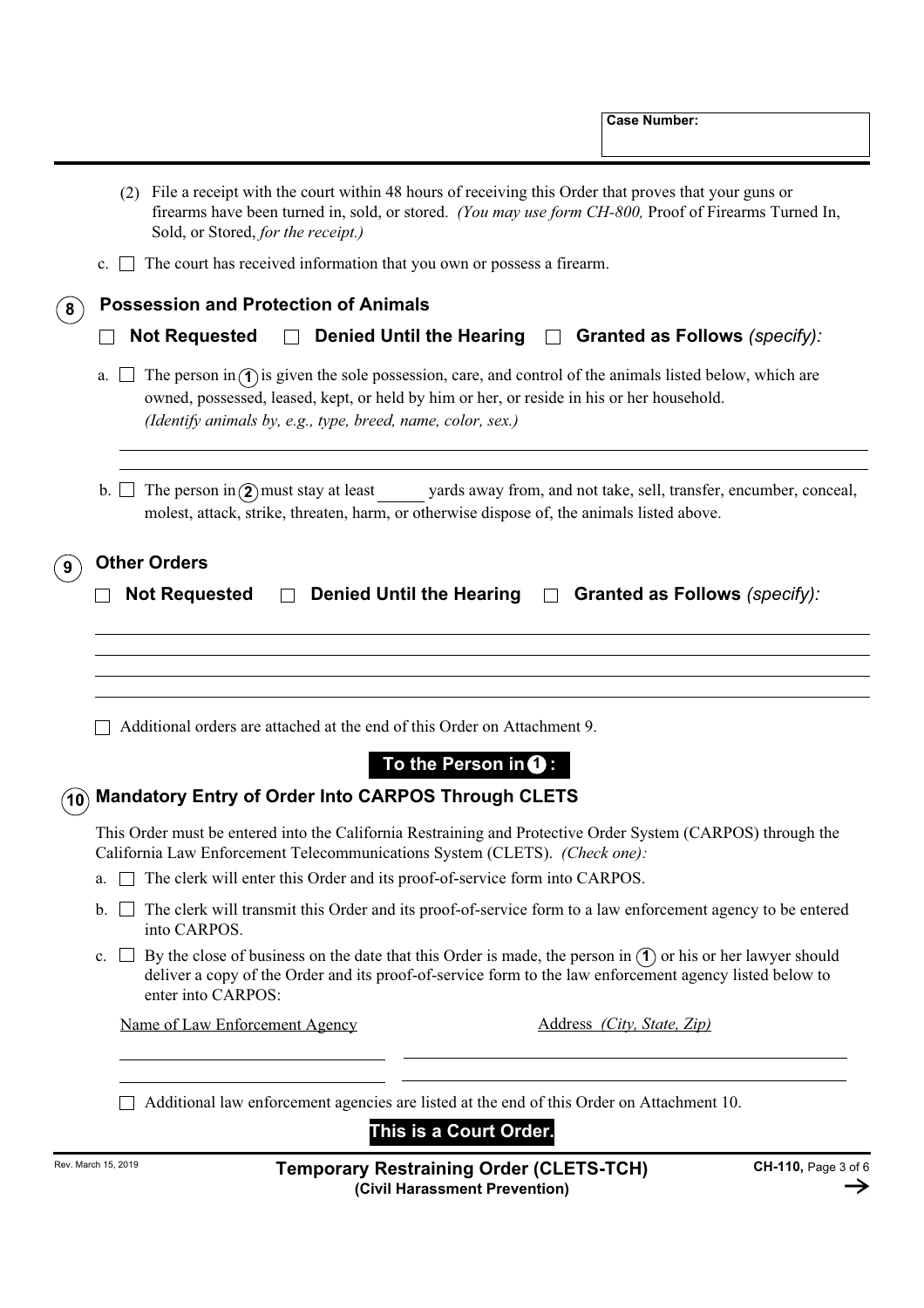| <b>Ordered</b><br><b>Not Ordered</b><br>No Fee to Serve (Notify) Restrained Person<br>$\Box$<br>The sheriff or marshal will serve this Order without charge because: |
|----------------------------------------------------------------------------------------------------------------------------------------------------------------------|
| The Order is based on unlawful violence, a credible threat of violence, or stalking.<br>a.<br>b. $\Box$ The person in (1) is entitled to a fee waiver.               |
| Number of pages attached to this Order, if any:<br>Date:                                                                                                             |
| Judicial Officer                                                                                                                                                     |

**Case Number:**

# **Warnings and Notices to the Restrained Person in 2**

# **You Cannot Have Guns or Firearms**

You cannot own, have, possess, buy or try to buy, receive or try to receive, or otherwise get guns, other firearms, or ammunition while this Order is in effect. If you do, you can go to jail and pay a \$1,000 fine. You must sell to or store with a licensed gun dealer, or turn in to a law enforcement agency, any guns or other firearms that you have or control as stated in item  $\overline{7}$  above. The court will require you to prove that you did so.

# **Notice Regarding Nonappearance at Hearing and Service of Order**

If you have been personally served with this Temporary Restraining Order and form CH-109, *Notice of Court Hearing,* but you do not appear at the hearing either in person or by a lawyer, and a restraining order that is the same as this Temporary Restraining Order except for the expiration date is issued at the hearing, a copy of the order will be served on you by mail at the address in item $(2)$ .

If this address is not correct or you wish to verify that the Temporary Restraining Order was converted into a restraining order at the hearing without substantive change, or to find out the duration of the order, contact the clerk of the court.

# **After You Have Been Served With a Restraining Order**

- Obey all the orders. •
- Read form CH-120-INFO, *How Can I Respond to a Request for Civil Harassment Restraining Orders?,* to learn how to respond to this Order.
- If you want to respond, fill out form CH-120, *Response to Request for Civil Harassment Restraining Orders,* and file it with the court clerk. You do not have to pay any fee to file your response if the Request claims that you inflicted or threatened violence against or stalked the person in  $(1)$ .
- You must have form CH-120 served by mail on the person in  $(1)$  or that person's attorney. You cannot do this yourself. The person who does the mailing should complete and sign form CH-250, *Proof of Service of Response by Mail*. File the completed proof of service with the court clerk before the hearing date or bring it with you to the hearing.
- In addition to the response, you may file and have declarations served, signed by you and other persons who have personal knowledge of the facts. You may use form MC-030, *Declaration,* for this purpose. It is available from the clerk's office at the court shown on page 1 of this form or at *www.courts.ca.gov/forms*. If you do not know how to prepare a declaration, you should see a lawyer. •

# **This is a Court Order.**

Rev. March 15, 2019 **Temporary Restraining Order (CLETS-TCH) (Civil Harassment Prevention)**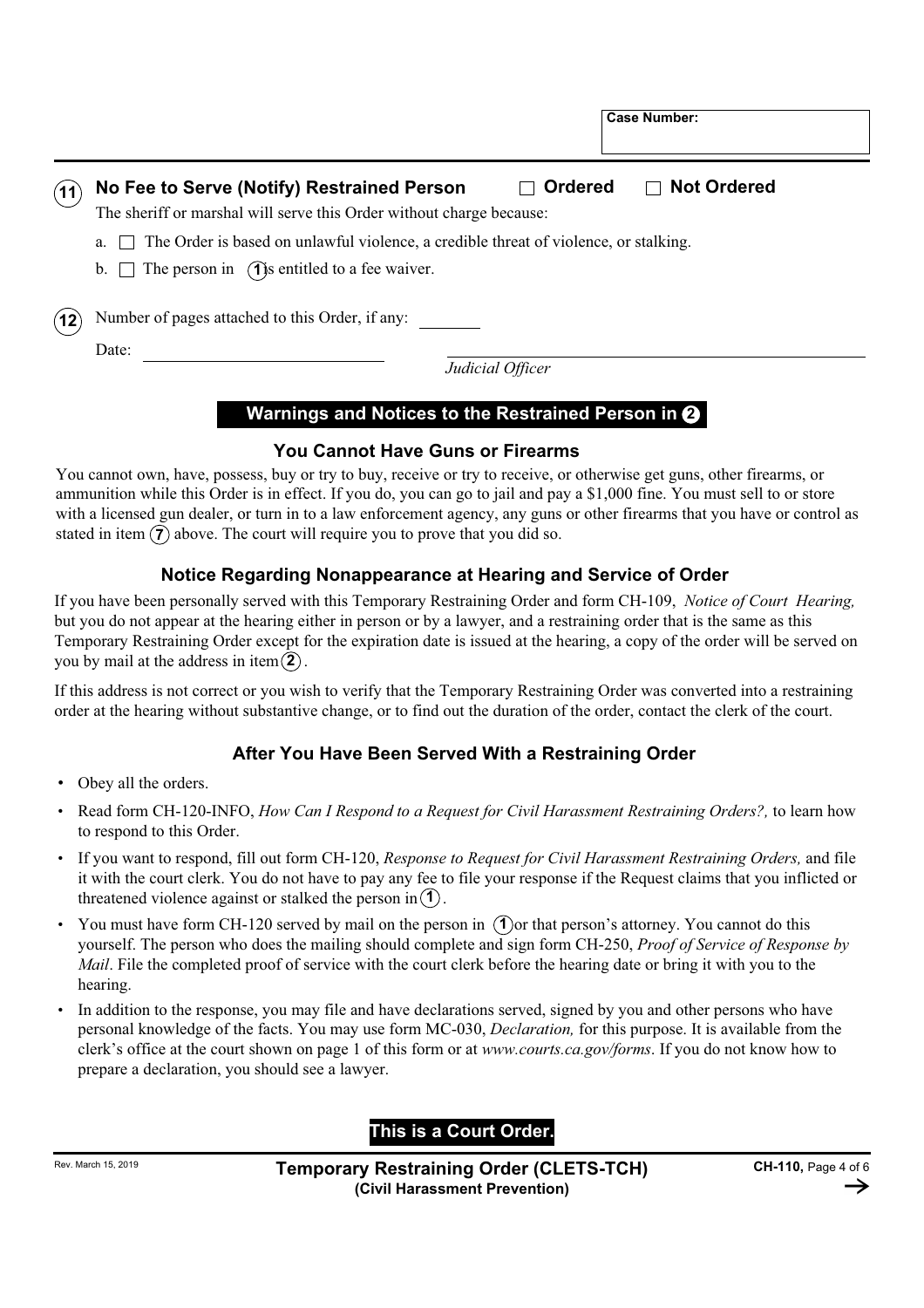**Case Number:**

- Whether or not you file a response, you should attend the hearing. If you have any witnesses, they must also go to the hearing.
- At the hearing, the judge can make restraining orders against you that last for up to five years. Tell the judge why you disagree with the orders requested.

# **Instructions for Law Enforcement**

# **Enforcing the Restraining Order**

This order is enforceable by any law enforcement agency that has received the order, is shown a copy of the order, or has verified its existence on the California Restraining and Protective Orders System (CARPOS). If the law enforcement agency has not received proof of service on the restrained person, the agency must advise the restrained person of the terms of the order and then must enforce it. Violations of this order are subject to criminal penalties.

#### **Start Date and End Date of Orders**

This order *starts* on the date next to the judge's signature on page 4. The order *ends* on the expiration date in item  $(4)$  on page 1.

# **Arrest Required if Order Is Violated**

If an officer has probable cause to believe that the restrained person had notice of the order and has disobeyed the order, the officer must arrest the restrained person. (Pen. Code, §§ 836(c)(1), 13701(b).) A violation of the order may be a violation of Penal Code section 166 or 273.6. Agencies are encouraged to enter violation messages into CARPOS.

# **Notice/Proof of Service**

The law enforcement agency must first determine if the restrained person had notice of the order. Consider the restrained person "served" (given notice) if (Pen. Code, § 836(c)(2)):

- The officer sees a copy of the Proof of Service or confirms that the Proof of Service is on file; or
- The restrained person was informed of the order by an officer.

An officer can obtain information about the contents of the order and proof of service in CARPOS. If proof of service on the restrained person cannot be verified, the agency must advise the restrained person of the terms of the order and then enforce it.

# **If the Protected Person Contacts the Restrained Person**

Even if the protected person invites or consents to contact with the restrained person, this order remains in effect and must be enforced. The protected person cannot be arrested for inviting or consenting to contact with the restrained person. The order can be changed only by another court order. (Pen. Code, § 13710(b).)

# **This is a Court Order.**